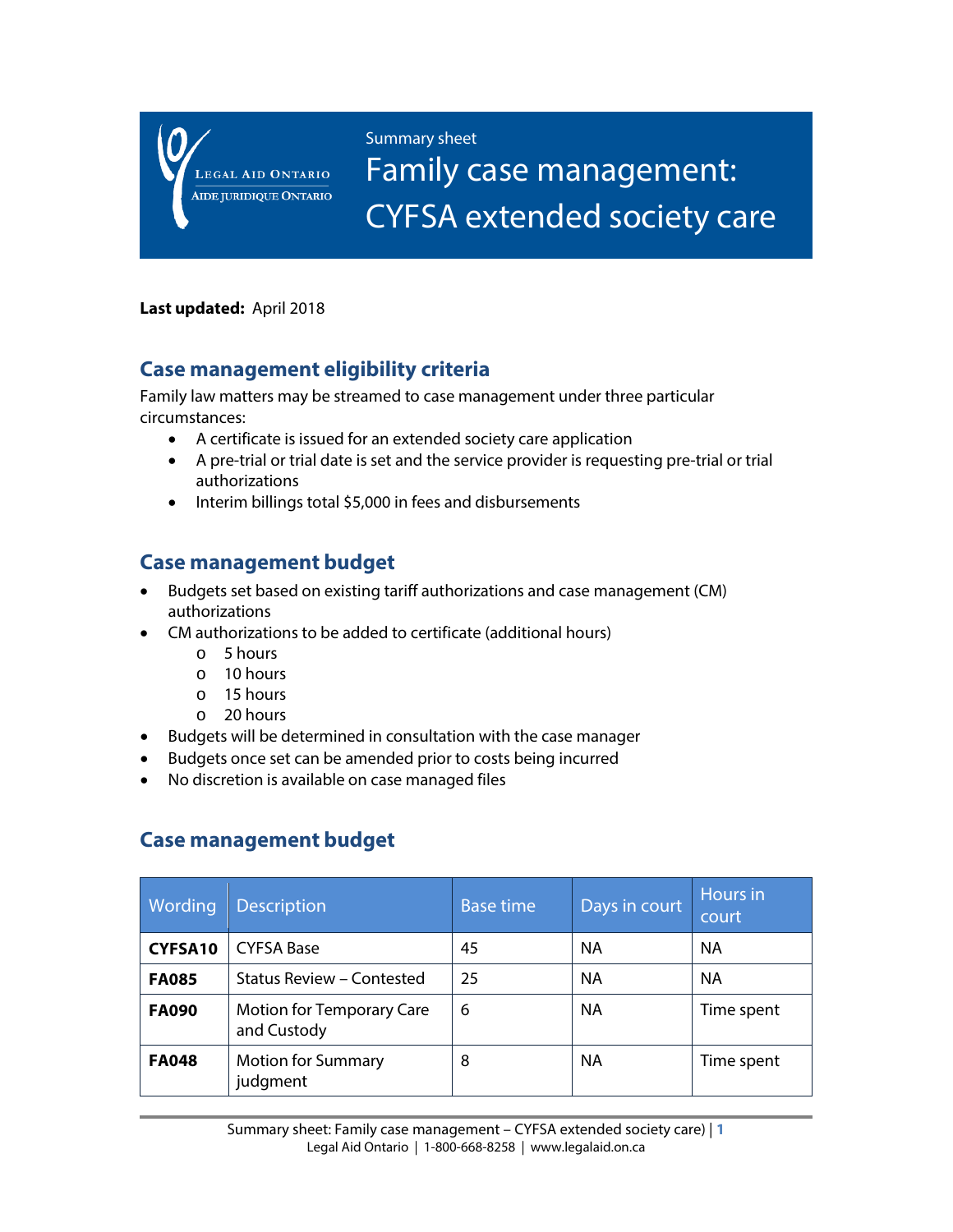| Wording      | <b>Description</b>      | <b>Base time</b> | Days in court                     | Hours in   |
|--------------|-------------------------|------------------|-----------------------------------|------------|
| <b>FA021</b> | Subsequent Pre-trials   | 0                | 2 hrs each day $\vert$ Time spent |            |
| <b>FA089</b> | <b>Trial Authorized</b> | 18               | 6 hrs each day                    | Time spent |

#### **Case management process**

- Counsel completes Family Case Management Assessment Form and forwards to LAO
- LAO Case Manager reviews assessment form, contacts counsel to discuss case and set budget if indicated
- Case management authorizations added to certificate
- Counsel completes work and submits account for payment (Payment within 21-25 days if account matches i.e., account does not exceed budget, is not late billed, etc.)

| <b>Type</b>  | Prep                                                                                                     | <b>Hours</b>       |
|--------------|----------------------------------------------------------------------------------------------------------|--------------------|
| Pre-trial    | Disclosure: exceeds the norm - tariff allocation is<br>inadequate                                        | $5 - 10$           |
|              | Procedural pre-trial motion (initiating or responding):<br>complex - adding party, reserve band involved | 5 incl. Court time |
|              | Substantive pre-trial motion (initiating or responding):<br>complex - increasing access                  | 5 plus Court time  |
| <b>Trial</b> | Complex, medical evidence, experts                                                                       | $10 - 15$          |
|              | <b>Parenting Capacity Assessment</b>                                                                     | 10                 |
|              | Trial by Affidavit                                                                                       | 10                 |

# **CM authorization hours (CYFSA extended society care)**

# **Case Management (CYFSA extended society care): wordings and authorizations**

| Code           | <b>Description</b>                                                                                                                                                                                                |
|----------------|-------------------------------------------------------------------------------------------------------------------------------------------------------------------------------------------------------------------|
| <b>CYFSA10</b> | For representation in proceedings under the Child, Youth and Family Services<br>Act where extended society care is in issue. Tariff maximum of 45 hours for all<br>services up to the end of the first pre-trial. |
| CYFSA12        | For representation at Status Review hearing under CYFSA. Tariff maximum of<br>25 hours if the Status Review is contested.                                                                                         |

Summary sheet: Family case management – CYFSA extended society care) | **2** Legal Aid Ontario | 1-800-668-8258 | www.legalaid.on.ca